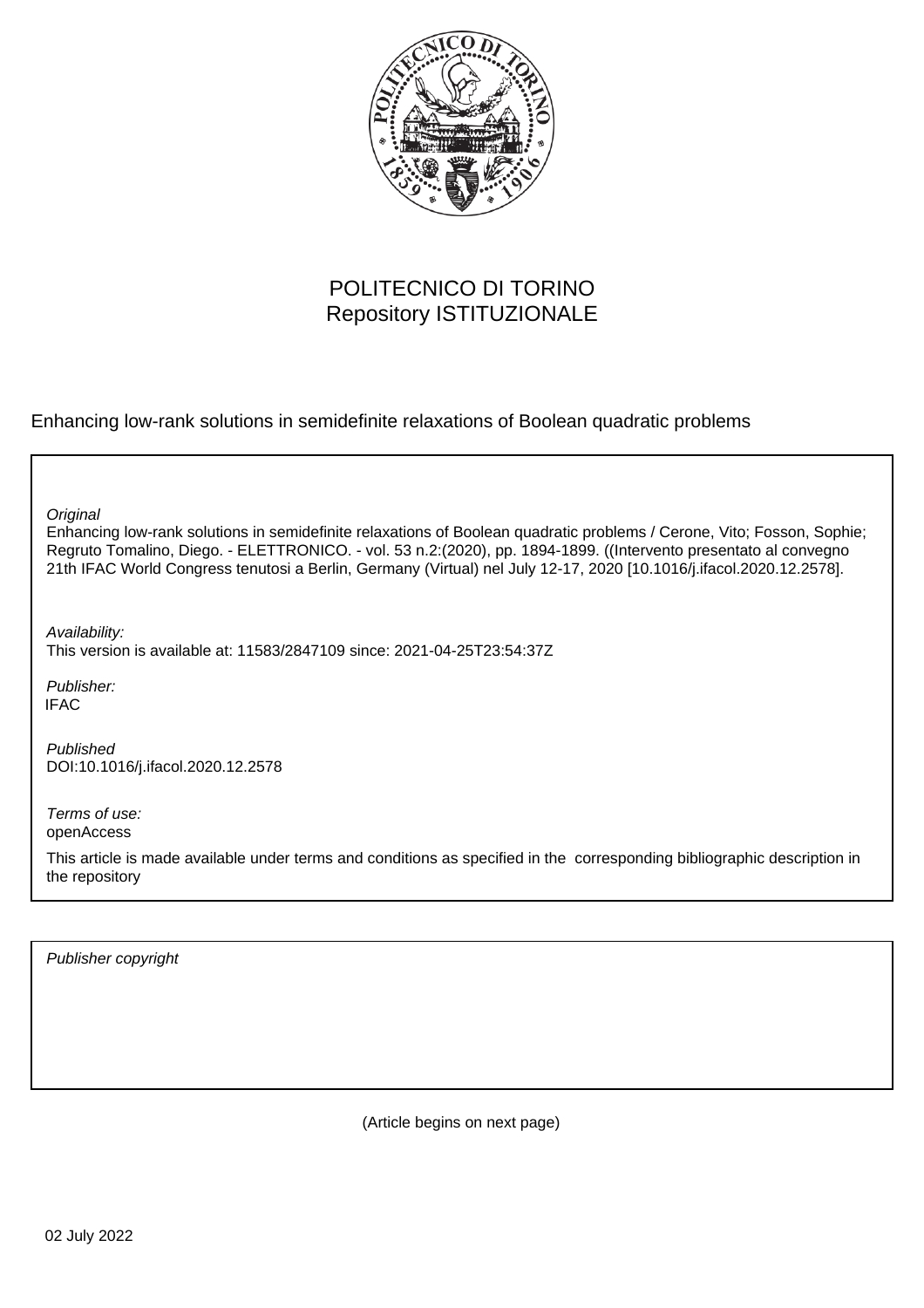

Available online at www.sciencedirect.com

**ScienceDirect**

IFAC PapersOnLine 53-2 (2020) 1894–1899

# Enhancing low-rank solutions in Enhancing low-rank solutions in semidefinite relaxations of Boolean quadratic problems semidefinite relaxations of semidefinite relaxations of Boolean quadratic problems Boolean quadratic problems

Vito Cerone ∗ Sophie M. Fosson ∗ Diego Regruto ∗ Vito Cerone ∗ Sophie M. Fosson ∗ Diego Regruto ∗

∗ Department of Control and Computer Engineering, Politecnico di Torino, Italy (e-mail: sophie.fosson@polito.it). ∗ Department of Control and Computer Engineering, Politecnico di ∗ Department of Control and Computer Engineering, Politecnico di Torino, Italy (e-mail: sophie.fosson@polito.it). Torino, Italy (e-mail: sophie.fosson@polito.it).

Abstract Boolean quadratic optimization problems occur in a number of applications. Their mixed integer-continuous nature is challenging, since it is inherently NP-hard. For this motivation, semidefinite programming relaxations (SDR's) are proposed in the literature to approxinate the solution, which recasts the problem into convex optimization. Nevertheless, SDR's do not guarantee the extraction of the correct binary minimizer. In this paper, we present a novel approach to enhance the binary solution recovery. The key of the proposed method is the exploitation of known information on the eigenvalues of the desired solution. As the proposed approach yields a non-convex program, we develop and analyze an iterative descent strategy, whose practical effectiveness is shown via numerical results.

Copyright © 2020 The Authors. This is an open access article under the CC BY-NC-ND license whose practical effectiveness is shown via numerical results. whose practical effectiveness is shown via numerical results.  $(\text{http://creativecommons.org/licenses/by-nc-nd/4.0})$ 

Keywords: Mixed-integer programming, binary optimization, semidefinite programming relaxations, low-rank semidefinite programming. relaxations, low-rank semidefinite programming.

# 1. INTRODUCTION 1. INTRODUCTION 1. INTRODUCTION

Boolean quadratic optimization refers to those minimiza-Boolean quadratic optimization refers to those minimizapoolean quadratic optimization refers to those imminizavioli problems with quadratic cost functional and binary applications in different scientific areas. To mention some variables. It is a long-time problem with a number of applications in different scientific areas. To mention some applications in unterent scientific areas. To member some examples, it is encountered in maximum cut (MAA-COT) problems in graphs, see, I alagi et al. (2012), khapsack problems, see ixenerer et al. (2004), hybrid moder predic-<br>time control, see Meils and Democrat (2017); Bemporad and N<sub>a</sub>ik (2018), see Talk and Demporad  $(2017)$ , Demporad  $(2017)$ and Naik (2016), sensor selection, see Shekhar et al. (2014);<br>Carmi and Gurfil (2013), medical imaging, see Schüle Carmi and Gurm (2013), medical imaging, see Schule<br>et al. (2005); Weber et al. (2015), and binary compressed sensing, see Fosson and Abuabiah (2019). et al. (2005); Weber et al. (2015), and binary compressed Boolean quadratic optimization refers to those minimiza-tion problems with quadratic cost functional and binary tion problems with quadratic cost functional and binary variables. It is a long-time problem with a number of applications in different scientific areas. To mention some examples, it is encountered in maximum cut (MAX-CUT) examples, it is encountered in maximum cut  $(MARCOT)$ <br>problems in graphs, see, Palagi et al. (2012), knapsack problems in graphs, see, Palagi et al. (2012), knapsack problems, see Kellerer et al. (2004), hybrid model predicproblems, see Kellerer et al. (2004), hybrid model predic-tive control, see Naik and Bemporad (2017); Bemporad tive control, see Naik and Bemporad (2017); Bemporad and Naik (2018), sensor selection, see Shekhar et al. (2014); sensing, see Fosson and Abuabiah (2019). sensing, see Fosson and Abuabiah (2019).

Boolean quadratic optimization is challenging as it is NPhard, even when the cost functional is convex, due to the Boolean quadratic optimization is challenging as it is NPinteger nature of the variables. To overcome this drawback, different relaxations are proposed in the literature pack, unterent relaxations are proposed in the interactive approximate the correct solution. The most popular approach consists in the semidentific programming relaxation (SDR), known also as Shor relaxation, introduced by<br>Share (1997) and Lordon and Shrijver (1999). In a nutshall the key idea at the basis of SDR is to embed the variable the key idea at the basis of SDR is to embed the variable<br>matrix  $xx^T$ ,  $x \in \mathbb{R}^n$ , into the space of  $n \times n$  symmetric matrix  $xx$ ,  $x \in \mathbb{R}$ , into the space of  $n \times n$  symmetric positive semidefinite matrices. The rationale is that a semidefinite matrices is available, while this does not hold  $f_{\text{scm}}$  is available, while this does not hold<br>semidefinite matrices is available, while this does not hold for the convex polytope of matrices  $xx$ , as must ated, e.g., by Nesterov (1990). The tightness of SDR is analyzed,<br>completely decreased Williamson (1995). Nesteron (1998). Boolean quadratic optimization is challenging as it is NP-hard, even when the cost functional is convex, due to the hard, even when the cost functional is convex, due to the integer nature of the variables. To overcome this drawinteger nature of the variables. To overcome this draw-back, different relaxations are proposed in the literature back, different relaxations are proposed in the literature that approximate the correct solution. The most popular that approximate the correct solution. The most popular approach consists in the semidefinite programming relaxapproach consists in the semidefinite programming relax-ation (SDR), known also as Shor relaxation, introduced by ation (SDR), known also as Shor relaxation, introduced by Shor (1987) and Lov´asz and Shrijver (1990). In a nutshell, Shor (1987) and Lov´asz and Shrijver (1990). In a nutshell, the key idea at the basis of SDR is to embed the variable matrix  $xx^T$ ,  $x \in \mathbb{R}^n$ , into the space of  $n \times n$  symmetric positive semidefinite matrices. The rationale is that a complete description of the cone of symmetric positive semidefinite matrices is available, while this does not hold for the convex polytope of matrices  $xx^T$ , as illustrated, for the convex polytope of matrices  $xx$ , as inustrated, e.g., by Nesterov (1998). The tightness of SDR is analyzed, e.g., by Nesterov (1990). The tightness of SDR is analyzed,<br>e.g., in Coomang and Williamson (1005): Nosterov (1008) e.g., in Goemans and Williamson (1995); Nesterov (1998). e.g., in Goemans and Williamson (1995); Nesterov (1998).

More recently, a substantial evolution on SDR has been More recently, a substantial evolution on SDR has been provided by the Lasserre's theory, which states that the More recently, a substantial evolution on SDR has been provided by the Lasserre's theory, which states that the global optimum of a polynomial optimization problem can provided by the Lasserre's theory, which states that the global optimum of a polynomial optimization problem can be achieved by solving a hierarchy of SDR's; we refer the global optimum of a polynomial optimization problem can be achieved by solving a hierarchy of SDR's; we refer the be achieved by solving a hierarchy of SDR's; we refer the reader to Lasserre (2001, 2015) for details, and to Lasserre reader to Lasserre (2001, 2015) for details, and to Lasserre reader to Lasserre (2001, 2015) for details, and to Lasserre (2000) for the specific case of quadratic functionals. The-(2000) for the specific case of quadratic functionals. The-<br>orem 4.2 in Lasserre (2001) and further elaborations in Orient 4.2 in Lasserre (2001) and further elaborations in  $C_1$  of Lasserre (2015) provide sufficient conditions Unapter 0 01 Lasserie (2010) provide sumerent conditions to get the grobal minimum and a grobal minimizer of order. As to the Shor relaxation (or equivalently, SDR of order 1) of a Boolean quadratic problem, if the SDR solution is 1-rank, then the global minimum is achieved and the desired binary minimizer can be extracted, as discussed in Fosson and Abuabiah (2019). For this motivation, methods desired binary minimizer can be extracted, as discussed in Fosson and Abuabiah (2019). For this motivation, methods to minimize or reduce the rank in semidefinite program-Fosson and Abuabiah (2019). For this motivation, methods to minimize or reduce the rank in semidefinite programto minimize or reduce the rank in semidefinite program-<br>ming are relevant for SDR; we refer to Lemon et al. (2016) for a complete overview on the topic. Since the rank minimization is an NP-hard problem, the minimization of the nuclear norm is often exploited, which provides the tightest nuclear norm is orden explored, which provides the tightest (2010). As to symmetric positive semidefinite matrices, the (2010). As to symmetric positive semidentitie matrices, the nuclear norm is equal to the trace, and in turn to the sum or the eigenvalues: then, the minimization or the interest the learning is a sparship in the subset of the sparsity is a suitable convex relaxation of the sparsity a vector, see, e.g., Tibshirani (1996). Then, a nuclear norm a vector, see, e.g., Thoshiram (1990). Then, a nuclear norm penany encourages a low-rain solution. Nevertheless, this lember and MAX-CUT, see Lasserre (2016), where the trace is constant. For these problems, an effective method is the log-det heuristic, proposed by Fazel et al. (2003). is constant. For these problems, an effective method is the orem 4.2 in Lasserre (2001) and further elaborations in Chapter 6 of Lasserre (2015) provide sufficient conditions Chapter 6 of Lasserre (2015) provide sufficient conditions to get the global minimum and a global minimizer of to get the global minimum and a global minimizer of the original problem from an SDR of a certain relaxation the original problem from an SDR of a certain relaxation order. As to the Shor relaxation (or equivalently, SDR of order. As to the Shor relaxation (or equivalently, SDR of order 1) of a Boolean quadratic problem, if the SDR soluorder 1) of a Boolean quadratic problem, if the SDR solu-tion is 1-rank, then the global minimum is achieved and the tion is 1-rank, then the global minimum is achieved and the desired binary minimizer can be extracted, as discussed in ming are relevant for SDR; we refer to Bellion et al. (2016)<br>for a complete overview on the topic. Since the rank minfor a complete overview on the topic. Since the rank min-imization is an NP-hard problem, the minimization of the mization is an NP-hard problem, the minimization of the<br>nuclear norm is often exploited, which provides the tightest nuclear norm is often exploited, which provides the tightest convex relaxation of the problem, as proven by Recht et al. convex relaxation of the problem, as proven by Recht et al. (2010). As to symmetric positive semidefinite matrices, the (2010). As to symmetric positive semidefinite matrices, the nuclear norm is equal to the trace, and in turn to the sum nuclear norm is equal to the trace, and in turn to the sum of the eigenvalues: then, the minimization of the nuclear of the eigenvalues: then, the minimization of the nuclear norm has a sparsifying effect on the eigenvalues vector, as  $\lim_{t \to \infty} \frac{d}{dt}$  a suitable convex relaxation of the sparsity a vector, see, e.g., Tibshirani (1996). Then, a nuclear norm a vector, see, e.g., Tibshirani (1996). Then, a nuclear norm penalty encourages a low-rank solution. Nevertheless, this penalty encourages a low-rank solution. Nevertheless, this method does not apply to some Boolean quadratic probmethod does not apply to some Boolean quadratic prob-lems, e.g., MAX-CUT, see Lasserre (2016), where the trace lems, e.g., MAX-CUT, see Lasserre (2016), where the trace is constant. For these problems, an effective method is the log-det heuristic, proposed by Fazel et al. (2003). log-det heuristic, proposed by Fazel et al. (2003).

**IFAC** Papers

CONFERENCE PAPER ARCHIVE

In this paper, we propose a novel method to enhance SDR In this paper, we propose a novel method to enhance SDR for Boolean quadratic optimization, by supporting 1-rank solutions. The level is to exploit the lacendary of the solutions. The key local is to exploit the knowledge of the lar, only one eigenvalue is non-null). Then, we promote 1- eigenvalues of the desired solution are known (in particu-lar, only one eigenvalue is non-null). Then, we promote 1 rank solutions by maximizing the energy of the eigenvalues lar, only one eigenvalue is non-null). Then, we promote 1- rank solutions by maximizing the energy of the eigenvalues vector, which we prove to have a sparsifying effect on the rank solutions by maximizing the energy of the eigenvalues In this paper, we propose a novel method to emailed SDR for Boolean quadratic optimization, by supporting 1-rank solutions. The key idea is to exploit the knowledge of the solutions. The key idea is to exploit the knowledge of the eigenvalues of the desired solution are known (in particuvector, which we prove to have a sparsifying effect on the vector, which we prove to have a sparsifying effect on the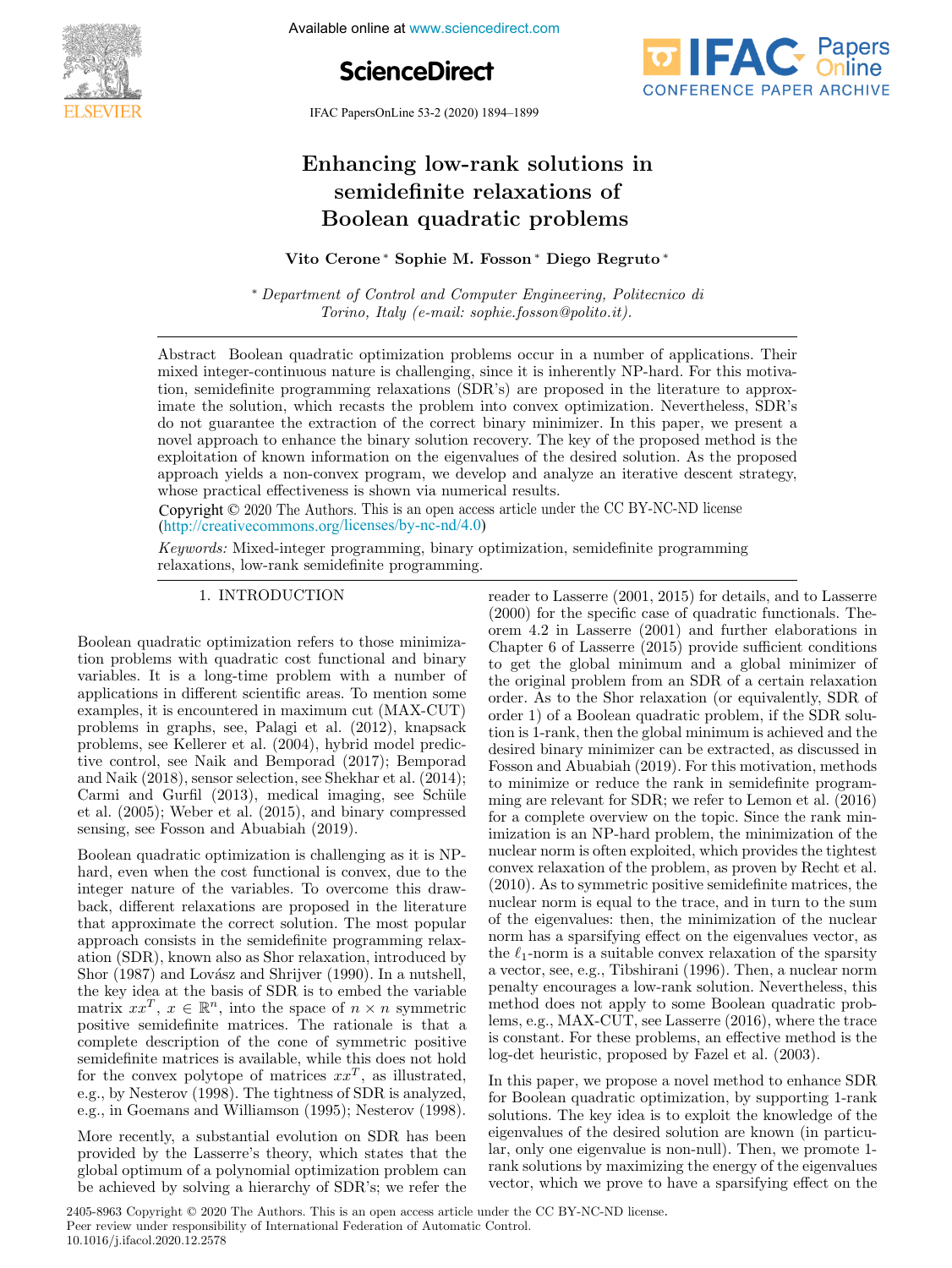eigenvalues, when the trace is constant. We illustrate the proposed approach for two SDR's, with slightly different spectral properties. Furthermore, as the method yields a non-linear and non-convex program, a suitable iterative descent algorithm is developed to search the global minimum. The overall strategy is analyzed, and its effectiveness is illustrated through numerical simulations.

The paper is organized as follows. In Sec. 2, we formally state the problem. In Sec. 3, we present and analyze the proposed approach. In Sec. 4, we show some numerical results; finally, we draw some conclusions in Sec. 5.

# 2. PROBLEM STATEMENT

Let  $\mathbb{S}^n$  be the space of  $n \times n$  symmetric matrices, and  $\mathbb{S}^n_+ \subset \mathbb{S}_n$  the subspace of positive semidefinite matrices. We consider Boolean quadratic problems of the kind

$$
\min_{x \in \{0,1\}^n} x^T C x + 2d^T x \text{ s. t. } Ax = b \tag{1}
$$

where  $C \in \mathbb{S}^n$ ,  $d \in \mathbb{R}^n$ ,  $A \in \mathbb{R}^{m,n}$ , and  $b \in \mathbb{R}^m$ . As in Lasserre (2016), we exploit the Lagrangian formulation

$$
\min_{x \in \{0,1\}^n} x^T C x + 2d^T x + \mu \|Ax - b\|_2^2 \tag{2}
$$

where  $\mu > 0$ . If  $\mu$  is sufficiently large, problems (1) and (2) are equivalent, see Lasserre (2016). By adding a slack variable  $x_0 = 1$  and by redefining  $x = (1, x_1, \ldots, x_n)^T$ , we rewrite (2) as the augmented problem

$$
\min_{x \in \{0,1\}^{n+1}} x^T Q x \tag{3}
$$

where  $Q = \left(\frac{0}{d}\right)d^T$  $d\vert \, C$  $\Big) + \mu(-b|A)^T(-b|A)$ . The solution to this NP-hard problem can be searched by solving the

associated SDR, see Nesterov (1998) for details:

$$
\min_{X \in \mathbb{S}_{+}^{n+1}} \langle Q, X \rangle
$$
  
s. t.  $X_{0,0} = 1$ ;  $X_{i,i} = X_{0,i}, i = 1, ..., n$ . (4)

The constraint  $X_{i,i} = X_{0,i}$  represents the constraint  $x_i =$  $x_i^2$ , which holds for any  $x_i \in \{0, 1\}.$ 

An alternative, MAX-CUT approach is studied in Lasserre (2016): given  $\mathbf{1} = (1, ..., 1)^T \in \mathbb{R}^{n+1}$ , by substituting  $z = 2x - 1 \in \{-1, 1\}^{n+1}$  in (3), we obtain  $x^T Q x = \frac{1}{4}(z +$  $1)^T Q(z + 1)$ . Then, problem (3) is equivalent to

$$
\min_{z \in \{-1,1\}^{n+1}} z^T R z \tag{5}
$$

where  $R = Q + \left(\begin{array}{c|c} 0 & \mathbf{1}^T Q \hline 0 & \mathbf{0} \end{array}\right)$  $Q\mathbf{1} \begin{array}{|c} 0 \end{array}$  $\overline{\phantom{0}}$ . Problem (5) is a MAX-CUT problem, and the associated SDR is

$$
\min_{Z \in \mathbb{S}_{+}^{n+1}} \langle R, Z \rangle
$$
  
s. t.  $Z_{i,i} = 1, \quad i = 0, \dots, n.$  (6)

The constraint  $Z_{i,i} = 1$  represents the fact that  $z_i^2 = 1$ whenever  $z_i \in \{-1, 1\}.$ 

The aim of this paper is the recovery of the correct binary minimizers of problems (3) and (5) by starting from their SDR's (4) and (6). As described, e.g, in Lasserre (2016) and Lemon et al. (2016), the correct binary minimizers can be extracted if and only if the SDR solutions are 1 rank. Therefore, we develop a strategy to reduce, possibly minimize, the rank, by exploiting specific features of the Boolean setting.

# 3. CONCAVE PENALIZATION EXPLOITING INFORMATION ON THE EIGENVALUES

In this section, we develop the proposed strategy to promote 1-rank solutions to SDR's (4) and (6). Specifically, we propose a suitable cost functional, and we illustrate the algorithms used to minimize it.

# 3.1 Proposed cost functional

Let us consider SDR (6), and let us call  $Z^* \in \mathbb{S}^{n+1}_+$  the desired 1-rank solution. The rank of  $Z^*$  corresponds to the number of non-null eigenvalues; thus, the eigenvalues vector of  $Z^*$ , denoted as v, is 1-sparse, i.e.,  $v = (v_0, 0, \ldots, 0)$ ,  $v_0 > 0$ . We also remark that  $Z^*$  necessarily has all the components in  $\{-1, 1\}$ , and  $\frac{1}{2}((Z_{0,1}^*, \ldots, Z_{0,n}^*)^T + 1)$  is the exact minimizer of (2). Recht et al. (2010); Lemon et al.  $(2016)$  show that a sparsifying effect on v can be obtained by penalizing the trace of the variable  $Z$ , hereafter denoted as  $tr(Z)$ , which corresponds to the  $\ell_1$ -norm of the eigenvalues, and, in turn, the  $\ell_1$ -norm is a suitable convex relaxation of the sparsity of a vector. Nevertheless, this approach is not beneficial for SDR (6), as  $tr(Z) = n + 1$ by construction; therefore, it makes no sense to penalize a constant quantity.

However, we observe that the information  $tr(Z^*$ However, we observe that the information  $tr(Z^*)$  =  $\sum_{i=0}^n v_i = n+1$  can be exploited to state that  $v_0 = n+1$ . In other terms, not only we know that  $v$  is 1-sparse, but also that its components belong to the binary alphabet  $\{0, n+1\}$ . Then, we wonder how to force the solution to have  $v = \{n+1, 0, \ldots, 0\}.$ 

The key idea is as follows. Given a vector  $v \in [0, n + 1]^{n+1}$  with  $\sum_{i=0}^{n} v_i = n + 1$ , we can force 1-sparsity by maximizing its energy  $||v||_2^2$ . This is straightforward to check in the two-dimensional case: let us consider  $(v_0, v_1) \in$  $[0, 2]^2$  with  $v_0 + v_1 = 2$ ; the maximum of  $v_0^2 + v_1^2 = v_0^2 +$  $(2-v_0)^2$  is achieved at the boundaries, that is, at  $(0, 2)$  or (2, 0). This reasoning can be extended to any dimension.

Given this principle, we search a method to maximize the energy of v within SDR (6). We notice that  $||v||_2^2 =$  $tr(ZZ) = \langle Z, Z \rangle$ . Then, we propose to add a term that penalizes  $-\langle Z, Z \rangle$  in the cost functional of (6), i.e.,

$$
\min_{Z \in \mathbb{S}_{+}^{n+1}} \langle R, Z \rangle - \lambda \langle Z, Z \rangle
$$
  
s. t.  $Z_{i,i} = 1, \quad i = 0, ..., n$  (7)

where  $\lambda > 0$  is a design parameter that can be assessed by cross-validation. Interestingly, if a global minimizer of (6) is binary, then, for any  $\lambda > 0$ , the global minimizer of (7) is exact, as illustrated in the following proposition.

*Proposition 1.* Let  $\tilde{z} \in \{-1,1\}^{n+1}$  be the correct solution to problem (5). Let us assume that SDR (6) has the desired binary, 1-rank solution  $\widetilde{z}\widetilde{z}^T$  among its global minimizers.<br>Then the minimizer of  $(7)$  is  $Z^* = \widetilde{z}\widetilde{z}^T$  for any  $y > 0$ . Then, the minimizer of (7) is  $Z^* = \widetilde{z} \widetilde{z}^T$ , for any  $\lambda > 0$ .<br>Moreover  $\widetilde{z} = (1, 7^*)$ Moreover,  $\widetilde{z} = (1, Z_{1,0}^*, \ldots, Z_{n,0}^*)^T$ .

**Proof.** Since  $tr(Z) = n + 1$ , then  $\langle Z, Z \rangle \leq (n + 1)^2$ . In particular, the maximum  $(n+1)^2$  is achieved if and only if the eigenvalues of Z are  $v = (n + 1, 0, \ldots, 0)$ . In this case,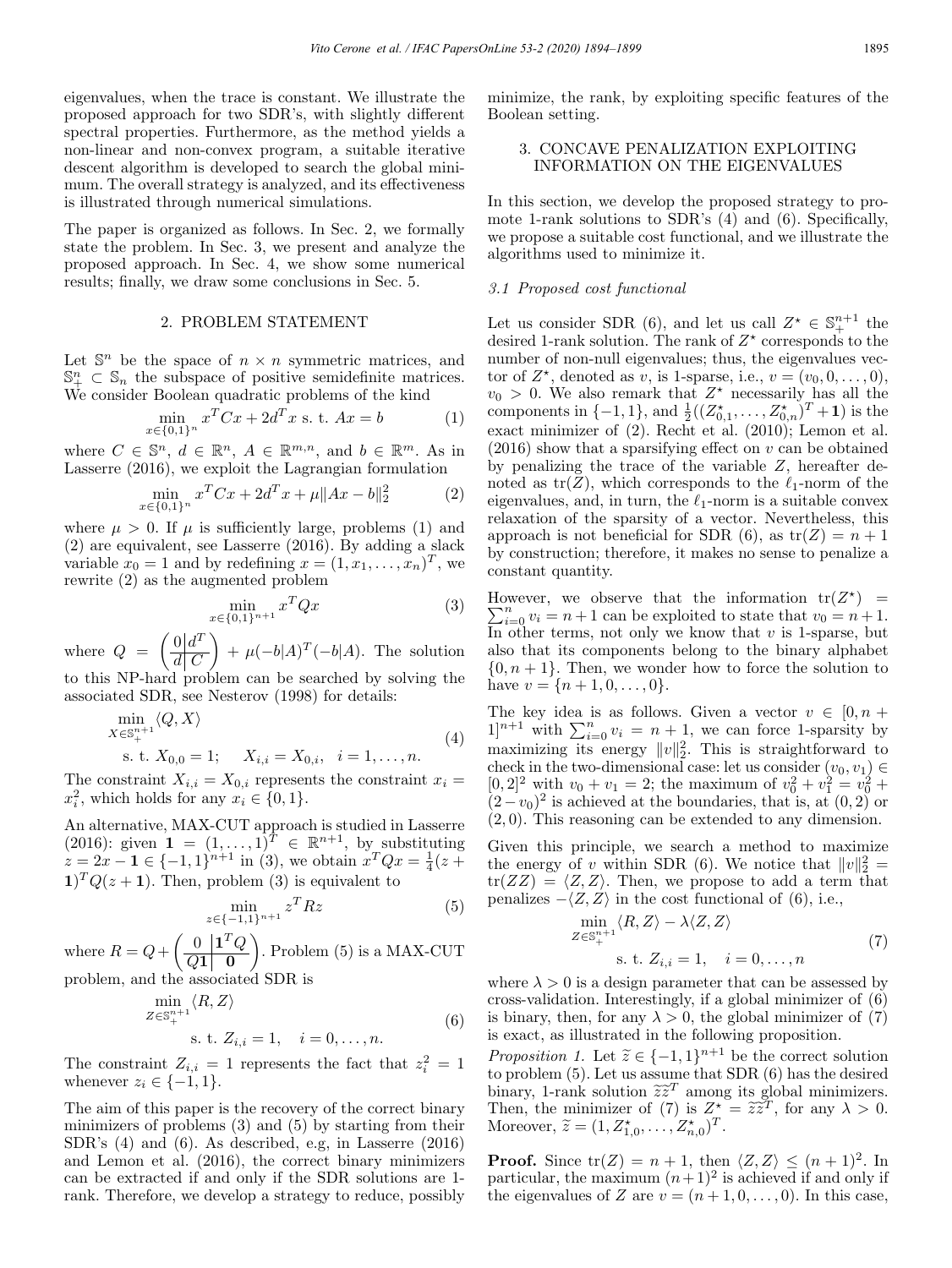Z is 1-rank, and necessarily  $Z = \tilde{z}\tilde{z}^T$ . Moreover, since by assumption  $\tilde{z}\tilde{z}^T$  minimizes  $\langle R, Z \rangle$ , then it is the unique global minimizer of (7) global minimizer of (7).

A similar approach can be applied to SDR (4), with a considerable difference:  $tr(X)$  is not priorly set by construction. Then, we proceed by considering two possible settings.

In the first setting, we assume to know the sparsity level  $k$  of the true solution of problem  $(3)$ . This implies that the desired solution to SDR (4) has trace equal to  $(k +$  $(1)^2$  and eigenvalues  $v = (k + 1, 0, \ldots, 0)$ . The sparsity level is known in many applications, e.g., in compressed sensing, see (Foucart and Rauhut, 2013, Sec. III), or in sensor selection, where  $k$  is the number of used sensors, see Shekhar et al.  $(2014)$ . In other cases, an unknown k can be estimated through ad hoc techniques, see Ravazzi et al.  $(2018)$ . Given k, we propose to modify SDR  $(4)$  as follows to leverage the binary nature of the eigenvalues:

$$
\min_{X \in \mathbb{S}_+^n} \langle Q, X \rangle + \lambda \left[ (k+1) \text{tr}(X) - \langle X, X \rangle \right]
$$
\n
$$
\text{s. t. } X_{0,0} = 1; \quad X_{i,i} = X_{0,i}, \quad i = 1, \dots, n. \tag{8}
$$

*Proposition 2.* Let  $\tilde{x} \in \{0,1\}^{n+1}$  be the correct solution to problem (3). Let us assume that SDR (4) has the desired binary, 1-rank solution  $\tilde{x}\tilde{x}^T$  among its global minimizers. Then, the minimizer of problem (8) is  $\overline{X}^* = \widetilde{x} \widetilde{x}^T$ , for any  $\lambda > 0$ . Moreover,  $\tilde{x} = (1, X_{1,0}^*, \ldots, X_{n,0}^*)^T$ .

**Proof.** If v is the eigenvalues vector of X, we have

$$
\text{tr}(X) - \langle X, X \rangle = \sum_{i=1}^{n} [(k+1)v_i - v_i^2] \ge 0 \tag{9}
$$

since  $v_i \in [0, k + 1]$  for each  $i = 1, \ldots, n$ . Moreover,  $tr(X) - \langle X, X \rangle = 0 \iff v_i \in \{0, k+1\}$  for each  $i = 1, \ldots, n$ . Then, we can conclude that the global minimum is achieved for  $v \in \{0, k+1\}^{n+1}$ . Eventually, since  $\sum_{i=1}^{n} v_i = k+1$ , we have  $v = (k+1, 0, \ldots, 0)$ , which implies the 1-rank solution, and  $X^* = \tilde{x}\tilde{x}^T$ .

In the second setting, we assume that  $k$  is unknown. In this case, we propose to replace k by  $n \geq k$ . This approximate procedure takes a larger weight on the term  $tr(X)$ , which might be advantageous when  $k \ll n$ : in fact, in this setting, not only  $tr(X^*) = \sum_{i=1}^{n+1} v_i$ , but also  $tr(X^*) = 1 + \sum_{i=1}^{n} x_i^*$ , where  $x^* \in [0,1]^n$  is the final estimation of  $\tilde{x}$ , extracted from the diagonal of  $X^*$ :  $x^* = (X^*_{1,1}, \ldots, X^*_{n,n})^T$ . In conclusion, by penalizing  $tr(X)$  we obtain a sparsifying effect both on the eigenvalues and on the solution; for this motivation, we expect better performance when  $k \ll n$ .

**Remark** 1. The considered problem bears some similarities with phase retrieval from Fourier transform magnitude, see, e.g., Jaganathan et al. (2013, 2017). An effective approach to phase retrieval is the embedding of the unknown vector  $x$  into a higher dimensional space by the transformation  $X = xx^T$ . This approach, called lifting, shares the same principle of the SDR's illustrated in this paper. Similarly to the MAX-CUT problem, the penalization of the trace is not effective for phase retrieval, as the energy of  $x$  is fixed, see (Jaganathan et al., 2013, Sec. III). In Jaganathan et al. (2013), this issue is overcome by penalizing the term  $\log \det(X + \epsilon I)$ , where  $\epsilon > 0$  is a small design parameter necessary for boundedness. This term

is a concave surrogate of the rank, whose effectiveness is discussed in Fazel et al. (2003). Our approach consists in a concave penalization as well. However, differently from the log-det heuristic, it exploits the known binary eigenvalues; moreover, its practical implementation is computationally less complex, as illustrated in Remark 2.

#### 3.2 Descent algorithms

Problems (8) and (7) are well posed, that is, their unique global minima are the correct binary solutions. However, they introduce the concave term  $-\langle X, X \rangle$ , which makes the problem non-linear and non-convex. For this motivation, we propose an iterative descent algorithm to search the minimum, which, although sub-optimal, is effective in practice. The idea is to replace the concave term  $\langle X, X \rangle$ with  $\langle G, X \rangle$ , where G is an available estimate of X. By assuming  $G$  fixed, the penalty is linear in  $X$ , then the whole cost functional is linear. Then, we propose an iterative procedure: we start from an initial estimate of the solution, denoted by  $X_0$ , which can be assessed, for example, by solving the non-penalized problems (4) and (6); in turn, we solve the penalized problems until convergence is reached. The overall procedure is summarized in algorithms 1 and 2 for problems (8) and (7), respectively . In Algorithm 1, h is equal to  $k + 1$  when k is known, and  $n + 1$  otherwise.

Algorithm 1 Descent algorithm for Problem (8)

**Input:**  $Q, \lambda > 0$ ; 1:  $X_0$  = solution of (4) 2: for all  $t = 1, \ldots, T$  do 3:  $X_t = \operatorname{argmin}_{(Q, X) \to \lambda} \{ h \text{tr}(X) - \langle X_{t-1}, X \rangle \}, \text{ s. t.}$  $X\!\in\!\mathbb{S}^{n+1}$  $X_{0,0} = 1, X_{i,i} = X_{0,i}, i = 1,\ldots,n$ 4: end for

| <b>Algorithm 2</b> Descent algorithm for Problem (7) |  |  |  |  |  |  |  |
|------------------------------------------------------|--|--|--|--|--|--|--|
|------------------------------------------------------|--|--|--|--|--|--|--|

**Input:** Input:  $R, \lambda > 0$ ; 1:  $X_0$  = solution of (6) 2: for all  $t = 1, \ldots, T$  do 3:  $X_t = \operatorname{argmin}_{[R, X]} \langle R, X \rangle - \lambda \langle X_{t-1}, X \rangle$ , s. t.  $X_{i,i} = 1$ ,  $X\in\mathbb{S}^{n+1}_+$  $i=0,\ldots,n$ 4: end for

In this way, we solve a sequence of semidefinite programming problems. This is not guaranteed to get the global minimum, while it is guaranteed to provide a nonincreasing cost functional sequence.

Proposition 3. Let us define  $f(X) := \langle Q, X \rangle + \lambda h \text{tr}(X)$ from (8) (respectively,  $f(X) := \langle R, X \rangle$  in (7)), and  $F(X_t) := f(X_t) - \frac{\lambda}{2} \langle X_t, X_t \rangle.$ 

By applying Algorithm 1 (respectively, Algorithm 2),  $F(X_t)$  is a non-increasing function.

**Proof.** Since  $X_t$  is the minimizer,

 $f(X_t) - \lambda \langle X_{t-1}, X_t \rangle \leq f(X_{t-1}) - \lambda \langle X_{t-1}, X_{t-1} \rangle$ . (10) On the other hand, if  $A, B \in \mathbb{S}^n_+$ , then  $2\langle A, B \rangle \le$  $\langle A, A \rangle + \langle B, B \rangle$ , see, e.g., Zhou (2014). Therefore, for any  $t, 2\langle X_{t-1}, X_t\rangle - \langle X_{t-1}, X_{t-1}\rangle \leq \langle X_t, X_t\rangle$ , which implies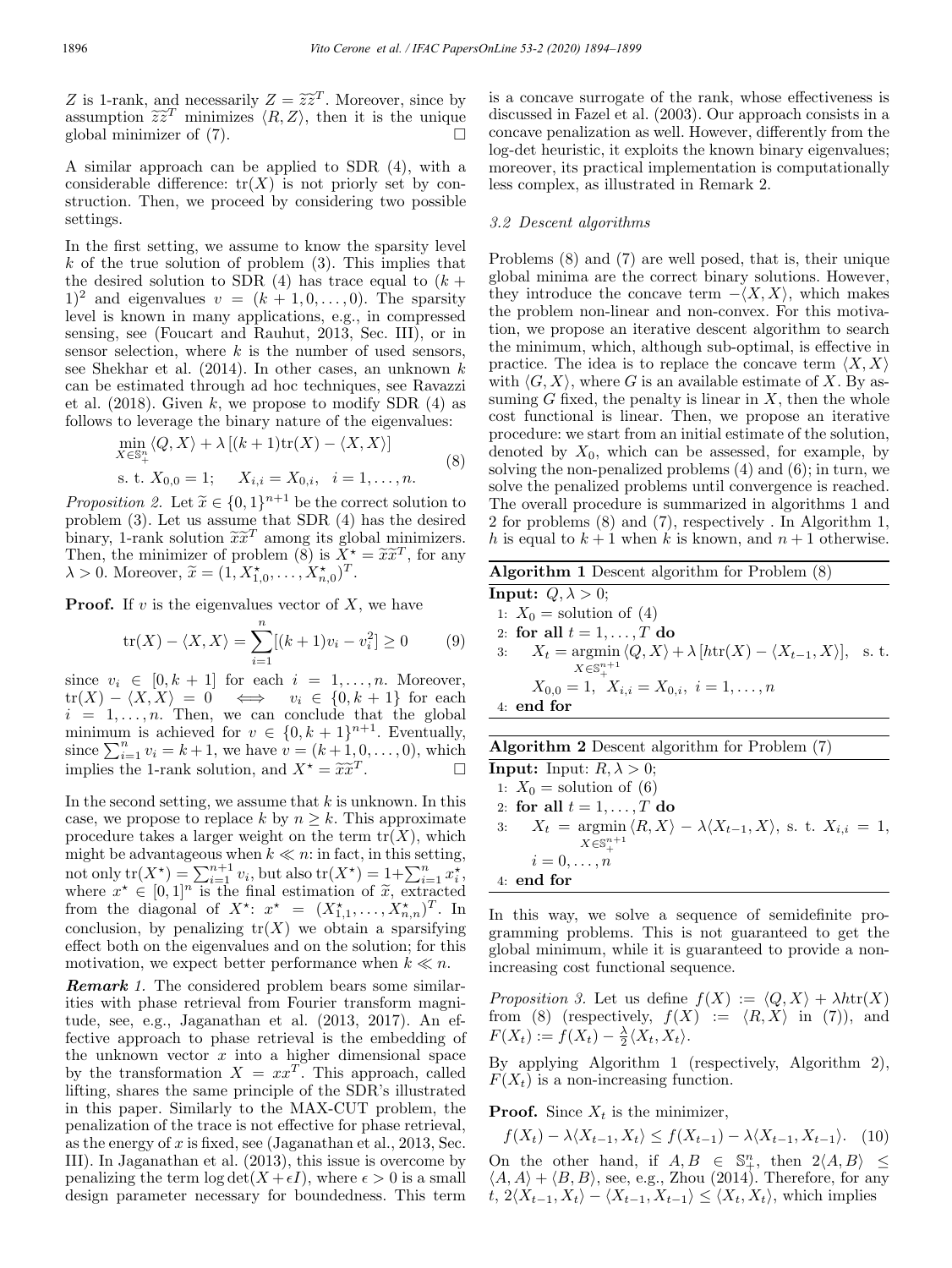$$
F(X_t) \le f(X_t) - \lambda \langle X_{t-1}, X_t \rangle + \frac{\lambda}{2} \langle X_{t-1}, X_{t-1} \rangle
$$
  
\n
$$
\le f(X_{t-1}) - \lambda \langle X_{t-1}, X_{t-1} \rangle + \frac{\lambda}{2} \langle X_{t-1}, X_{t-1} \rangle
$$
  
\n
$$
\le F(X_{t-1}) - \frac{\lambda}{2} \langle X_{t-1}, X_{t-1} \rangle + \frac{\lambda}{2} \langle X_{t-1}, X_{t-1} \rangle
$$
  
\n
$$
= F(X_{t-1}).
$$

Furthermore, if the proposed approach achieves a binary solution, by uniqueness it is guaranteed that this is exactly the desired global minimum. Conversely, when the obtained solution is not 1-rank, the final solution is not binary and it is guaranteed that it is not the correct solution. This awareness about achieving the correct solution provides the possibility of running again the algorithm by suitably changing the initialization, which may yield a better solution.

Remark 2. The proposed descent strategy can be interpreted as a reweighting algorithm. In Jaganathan et al. (2013); Fazel et al. (2003), the reweighting algorithm is derived as iterative minimization of the local linearization of the concave log-det term. The convergence of the logdet method to a local minimum is discussed in Fazel et al. (2003). We mention that the proposed descent algorithm can be described under the reweighting viewpoint as well, and results from Fazel et al. (2003); Fosson (2018a) might be leverage to rigorously prove its convergence. The convergence analysis and a complete comparison to log-det heuristic are beyond the scope of this paper; however, some numerical comparisons are proposed in Sec. 4.

#### 4. NUMERICAL RESULTS

In this section, we illustrate some numerical results, that support the effectiveness of the proposed approach. We consider the following problem, as presented in Fosson and Abuabiah (2019): we aim to solve the underdetermined system

$$
b = Ax, \quad x \in \{0, 1\}^n, \ b \in \mathbb{R}^m, \ A \in \mathbb{R}^{m, n}, \ m < n \ (11)
$$

under the assumption that the solution is unique in  $\{0,1\}^n$ . This linear problem is encountered in a number of applications, ranging from compressed sensing, see Flinth and Kutyniok (2018); Fosson (2018b, 2019) to tomography, see Schüle et al.  $(2005)$ ; Weber et al.  $(2015)$ .

In Fosson and Abuabiah (2019), problem (11) is tackled in case of sparse  $x$ , which recasts into binary compressed sensing, and a Shor SDR is proposed to solve it. In previous works, other methods for binary compressed sensing are proposed, namely, relaxation over the convex hull in Flinth and Kutyniok (2018),  $\ell_1$ -reweighting algorithms in Fosson (2018b), alternating direction method of multipliers in Fosson (2019), and difference of convex functions in Schüle et al. (2005); Weber et al. (2015). SDR is shown to achieve better accuracy in Fosson and Abuabiah (2019).

Here, we recast problem (11) into Boolean quadratic optimization by replacing the constraint  $Ax = b$  with the the cost functional  $||Ax-b||_2^2$ . As we know that  $\tilde{x} \in \{0,1\}^n$ is solution of  $Ax = b$ , the global minimum is null. Given, the cost functional  $||Ax-b||_2^2$ , we homogenize it by adding the slack variable  $x_0 = 1$ , so that  $||Ax-x_0b||_2^2 = x^T Q x$  with

 $Q = (-b|A)^{T}(-b|A)$ , and  $x = (x_0, x_1, \ldots, x_n)^{T}$ . Then, we can apply the approach developed in Sec. 3.

Specifically, we compare the recovery accuracy of the proposed "known binary eigenvalues" (KBE) approach to the following known methods: SDR (4) and SDR (6), nuclear norm heuristic, and log-det heuristic, see Fazel et al. (2003); Lemon et al. (2016). The implemented nuclear norm and log-det algorithms read as follows, respectively:

$$
\min_{X \in \mathbb{S}_{+}^{n+1}} \langle Q, X \rangle + \lambda \text{tr}(X) \n\text{s. t. } X_{0,0} = 1, \quad X_{i,i} = X_{0,i}, \quad i = 1, \dots, n
$$
\n(12)

and, for  $t = 1, \ldots, T$ ,

$$
X_t = \underset{X \in \mathbb{S}_+^{n+1}}{\operatorname{argmin}} \langle Q, X \rangle + \lambda \langle (X_{t-1} + \epsilon I)^{-1}, X \rangle
$$
  
s. t.  $X_{0,0} = 1, X_{i,i} = X_{0,i}, i = 1, ..., n.$  (13)

The considered setting is a follows. We take binary vectors  $\tilde{x} \in \{0,1\}^n$ , with  $n = 50$ , sparsity level  $k \in [5, 45]$ , and uniformly distributed support. A is a random Gaussian matrix with m rows, with  $m \in [14, 34]$ . For all the methods,  $\lambda = 10^{-4}$ , and  $T = 3$ . Algorithms 1 and 2, and log-det heuristic (13) are initialized with the solutions of SDR's (4) and (6). If a binary solution is not achieved, i.e., the algorithm stops in a local minimum or saddle point, we randomly reinitialize for a maximum of 5 times. In (13), we set  $\epsilon = 10^{-6}$ . To solve the involved SDR's, we use the Mosek C++ Fusion API, see MOSEK (2019), which guarantees fast solutions even for quite large dimensional problems. For reasons of space, a complete analysis of the complexity and large-scale experiments are left for future work. We just remark that the matrix inversion in the logdet heuristic yields an higher computational complexity when compared to Algorithms 1 and 2, and might be prohibitive in large-scale problems. The considered algorithms are compared in terms of exact recovery rate, i.e., the number of experiments where a perfect recovery is achieved. Results are averaged over 200 random runs. As SDR's (4) and (6) are different formulations of the same problem, they are conveyed in the same graph.

In Fig. 1, we show the case of unknown  $k$ . We observe that Algorithm 2 increases the success rate with respect to SDR's (4)-(6). Specifically, KBE - Algorithm 2 has a transition phase from low to high recovery rate (namely, from 60% to 90%, highlighted by red color in the figure) with less measurements than SDR's  $(4)-(6)$ :  $m \in [24, 26]$  instead of  $m \in [26, 28]$ . We remark that these two methods have approximately constant performance in  $k$ . In contrast, as discussed above, the nuclear norm and log-det heuristics as well as KBE - Algorithm 1 penalize the trace, hence they have a sparsifying effect that makes them favorable when  $k$  is small. Among them, the proposed KBE - Algorithm 1 generally achieves the best performance. In conclusion KBE - Algorithm 1 is the most reliable approach in non sparse problems, while KBE - Algorithm 2 is the most reliable approach for sparse problems. This attests that the KBE methodology is effective.

In Fig. 2, the same experiment is reported in case of known k. As discussed in Sec. 3, Algorithm 1 can specifically exploit the information on  $k$ . Moreover, the equation  $\mathbf{1}^T x = k$  is added to  $Ax = b$  for all the methods. In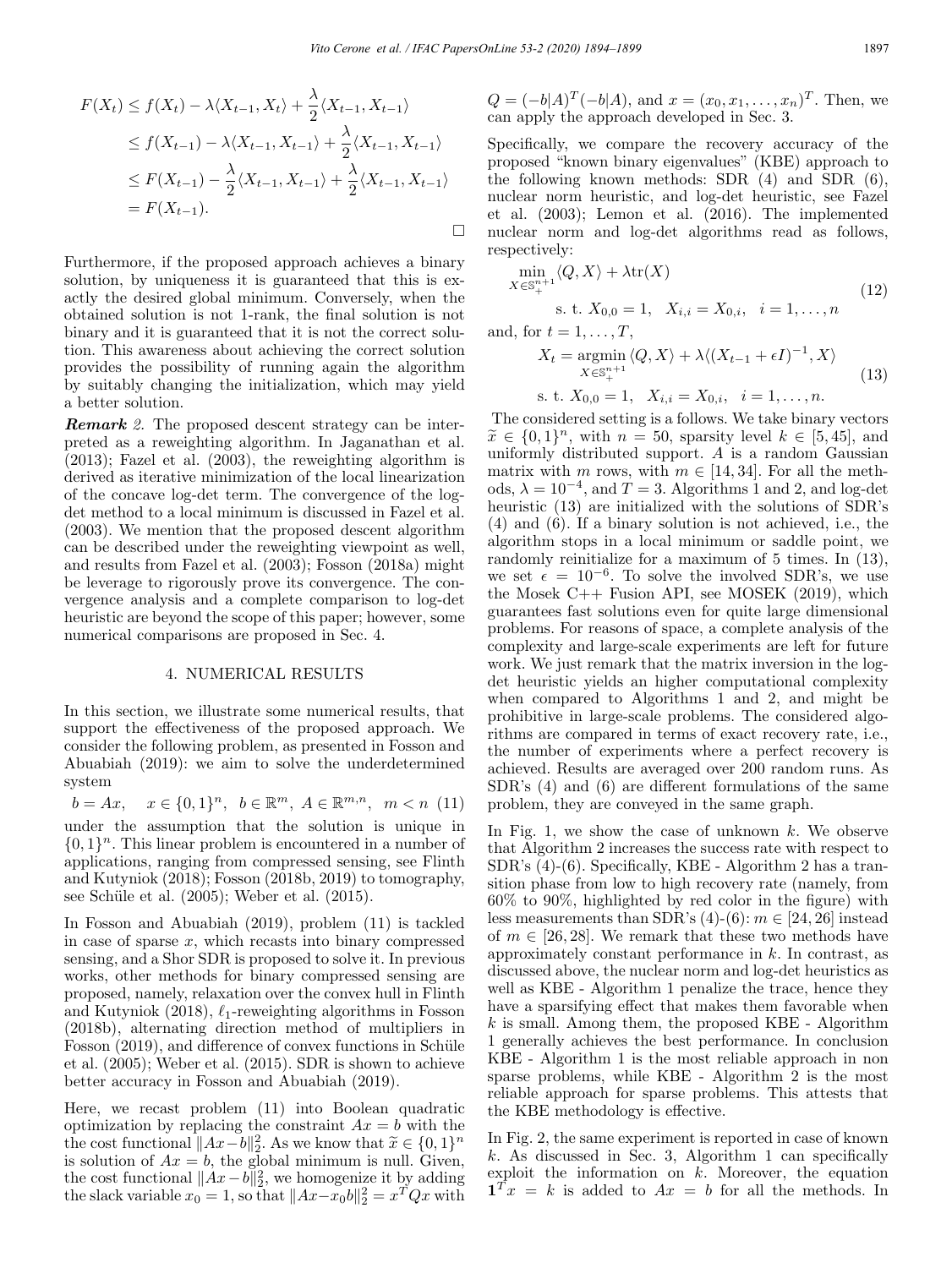

Figure 1. Experiment 1 (unknown  $k$ ): exact recovery rate.



Figure 2. Experiment 2 (known  $k$ ): exact recovery rate.